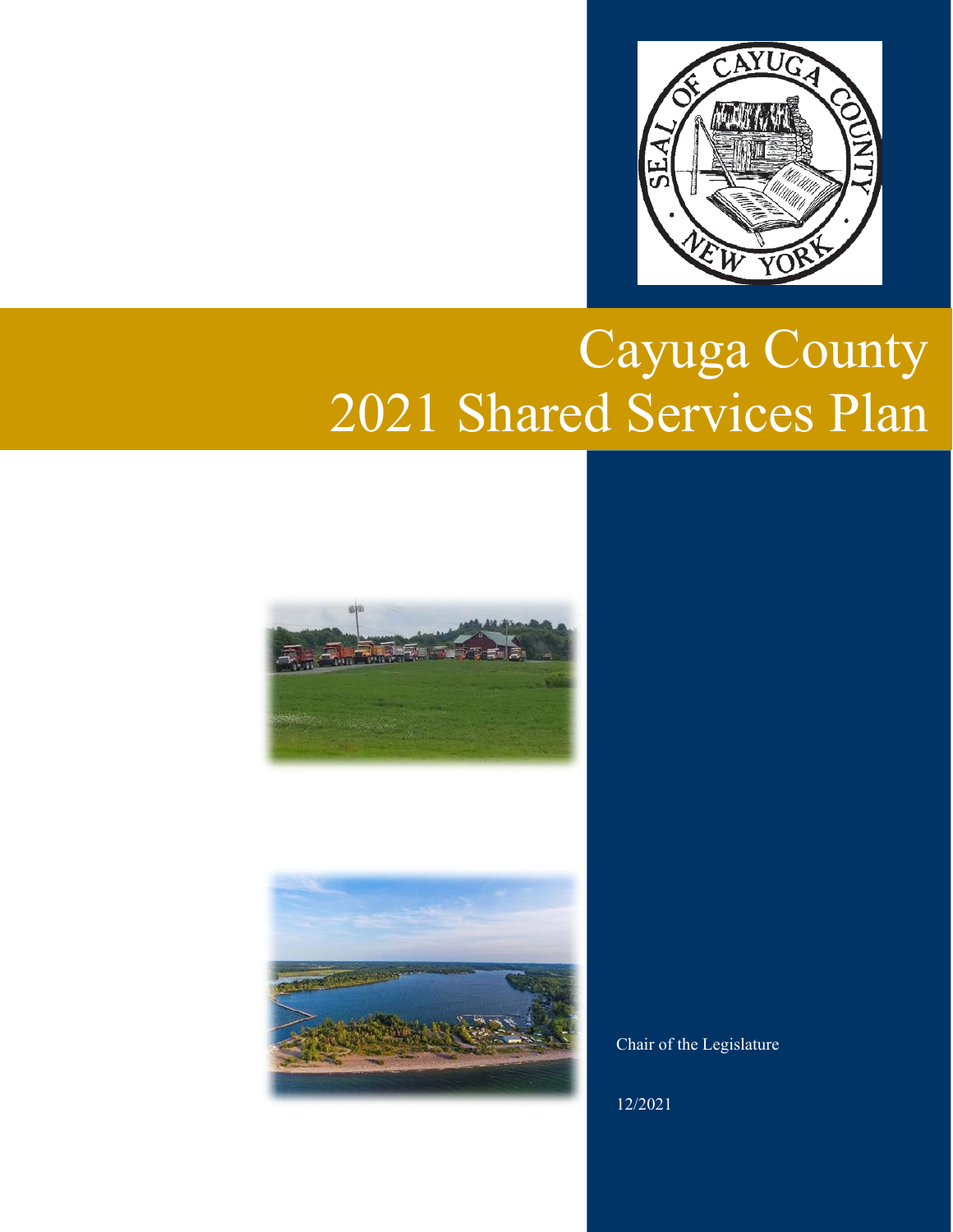# **PROPERTY TAX SAVINGS PLAN SUMMARY**

|     | <b>County-Wide Shared Services Property Tax Savings Plan Summary</b> |                                                                                                          |                                  |  |  |  |
|-----|----------------------------------------------------------------------|----------------------------------------------------------------------------------------------------------|----------------------------------|--|--|--|
|     | <b>County of Cayuga</b>                                              |                                                                                                          |                                  |  |  |  |
|     | County Contact: Aileen McNAbb-Coleman, Chair of the Legislature      |                                                                                                          |                                  |  |  |  |
|     | Contact Telephone: 315-253-1007                                      |                                                                                                          |                                  |  |  |  |
|     |                                                                      | Contact Email: chairman@cayugacounty.us (copy Budget Director Lynn Marinelli Imarinelli@cayugacounty.us) |                                  |  |  |  |
|     |                                                                      | <b>Partners</b>                                                                                          |                                  |  |  |  |
|     | Row 1-1 City in Cayuga County                                        |                                                                                                          |                                  |  |  |  |
|     | <b>Participating Cities</b>                                          | <b>Panel Representative</b>                                                                              | <b>Vote Cast (Yes</b><br>or No)* |  |  |  |
| 1.  | <b>City of Auburn</b>                                                | Michael Quill, Mayor                                                                                     | Yes                              |  |  |  |
|     | Row 2 - 23 Towns in Cayuga County                                    |                                                                                                          |                                  |  |  |  |
|     | <b>Participating Towns</b>                                           | <b>Panel Representative</b>                                                                              | <b>Vote Cast (Yes</b><br>or No)* |  |  |  |
| 1.  | <b>Aurelius</b>                                                      | <b>Edward Ide, Supervisor</b>                                                                            |                                  |  |  |  |
| 2.  | <b>Brutus</b>                                                        | <b>James Hotaling, Supervisor</b>                                                                        | Yes                              |  |  |  |
| 3.  | Cato                                                                 | <b>Charles Ray, Supervisor</b>                                                                           |                                  |  |  |  |
| 4.  | Conquest                                                             | <b>Charles Knapp, Supervisor</b>                                                                         | $\overline{\phantom{a}}$         |  |  |  |
| 5.  | <b>Fleming</b>                                                       | Donald Oltz, Supervisor                                                                                  |                                  |  |  |  |
| 6.  | Genoa                                                                | Lorie Sellen-Gross, Supervisor                                                                           | Yes                              |  |  |  |
| 7.  | Ira                                                                  | <b>Slade Cox, Supervisor</b>                                                                             | Yes                              |  |  |  |
| 8.  | Ledyard                                                              | Mark Jordan, Supervisor                                                                                  |                                  |  |  |  |
| 9.  | Locke                                                                | Thane Benson, Acting Supervisor                                                                          |                                  |  |  |  |
| 10. | <b>Mentz</b>                                                         | Richard Nielens, Jr., Supervisor                                                                         | $\blacksquare$                   |  |  |  |
| 11. | Montezuma                                                            | John Malenick, Supervisor                                                                                |                                  |  |  |  |
| 12. | <b>Moravia</b>                                                       | <b>Terrance Baxter, Supervisor</b>                                                                       | Yes                              |  |  |  |
| 13. | <b>Niles</b>                                                         | Joan Jayne, Supervisor                                                                                   | Yes                              |  |  |  |
| 14. | Owasco                                                               | <b>Edward Wagner, Supervisor</b>                                                                         | Yes                              |  |  |  |
| 15. | <b>Scipio</b>                                                        | <b>Gary Mutchler, Supervisor</b>                                                                         | Yes                              |  |  |  |
| 16. | Sempronius                                                           | Kevin Court, Supervisor                                                                                  |                                  |  |  |  |
| 17. | Sennett                                                              | <b>Thomas Gray, Supervisor</b>                                                                           |                                  |  |  |  |
| 18. | Springport                                                           | David Schenck, Supervisor                                                                                |                                  |  |  |  |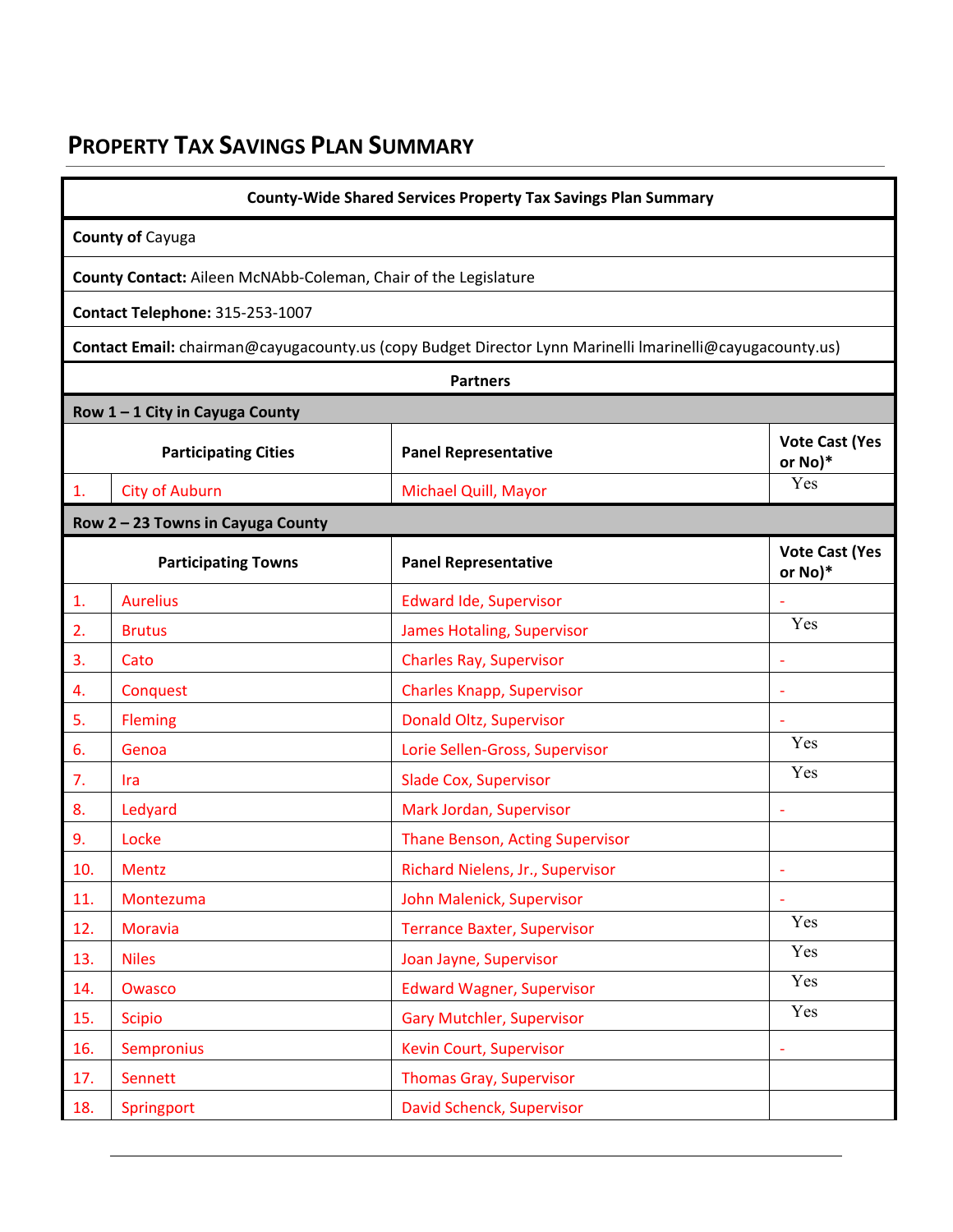| 19.                                  | <b>Sterling</b>                                                                    | <b>Scott Crawford, Supervisor</b>                                                                                                                                                    |                                  |
|--------------------------------------|------------------------------------------------------------------------------------|--------------------------------------------------------------------------------------------------------------------------------------------------------------------------------------|----------------------------------|
| 20.                                  | Summerhill                                                                         | <b>Charles Ripley, Supervisor</b>                                                                                                                                                    | Yes                              |
| 21.                                  | Throop                                                                             | <b>Eric Ridley, Supervisor</b>                                                                                                                                                       | Yes                              |
| 22.                                  | Venice                                                                             | <b>Stefan McGonagle, Supervisor</b>                                                                                                                                                  | Yes                              |
| 23.                                  | <b>Victory</b>                                                                     | Michael Wiggins, Supervisor                                                                                                                                                          | Yes                              |
|                                      | Row 3 - 9 Villages in Cayuga County                                                |                                                                                                                                                                                      |                                  |
|                                      | <b>Participating Villages</b>                                                      | <b>Panel Representative</b>                                                                                                                                                          | <b>Vote Cast (Yes</b><br>or No)* |
| $\mathbf{1}$ .                       | Aurora                                                                             | <b>Bonnie Apgar-Bennett, Mayor</b>                                                                                                                                                   | Yes                              |
| 2.                                   | Cato                                                                               | Carl Lincoln, Mayor                                                                                                                                                                  |                                  |
| 3.                                   | Cayuga                                                                             | William Sherman, Mayor                                                                                                                                                               | ÷                                |
| 4.                                   | <b>Fair Haven</b>                                                                  | James Basile, Mayor                                                                                                                                                                  | Yes                              |
| 5.                                   | <b>Meridian</b>                                                                    | Donald Bratt, Sr., Mayor                                                                                                                                                             |                                  |
| 6.                                   | Moravia                                                                            | <b>Gary Mulvaney, Mayor</b>                                                                                                                                                          | Yes                              |
| 7.                                   | Port Byron                                                                         | Ron Wilson, Mayor                                                                                                                                                                    | Yes                              |
| 8.                                   | <b>Union Springs</b>                                                               | <b>Bud Shattuck, Mayor</b>                                                                                                                                                           | Yes                              |
| 9.                                   | Weedsport                                                                          | Tom Winslow, Mayor                                                                                                                                                                   | ÷,                               |
|                                      |                                                                                    | Row 4-3 School Districts, BOCES, and Special Improvement Districts in Cayuga County                                                                                                  |                                  |
|                                      | Participating School Districts, BOCES, and<br><b>Special Improvement Districts</b> | <b>Panel Representative</b>                                                                                                                                                          | <b>Vote Cast (Yes</b><br>or No)* |
| 1.                                   | Cayuga/Onondaga BOCES                                                              | <b>Brian Hartwell</b>                                                                                                                                                                |                                  |
| 2.                                   | Cayuga County                                                                      | Aileen McNabb-Coleman                                                                                                                                                                | Yes                              |
| 3.                                   |                                                                                    |                                                                                                                                                                                      |                                  |
|                                      | hereto, as Exhibit 1.                                                              | *The written justification provided by each Panel Representative in support of his or her vote on the Plan is attached                                                               |                                  |
| Row 5                                |                                                                                    |                                                                                                                                                                                      |                                  |
| 2021 Local Government Property Taxes |                                                                                    | The sum total of property taxes levied in the year 2021 by the<br>county, cities, towns, villages, school districts, BOCES, and special<br>improvement districts within such county. |                                  |
|                                      |                                                                                    |                                                                                                                                                                                      |                                  |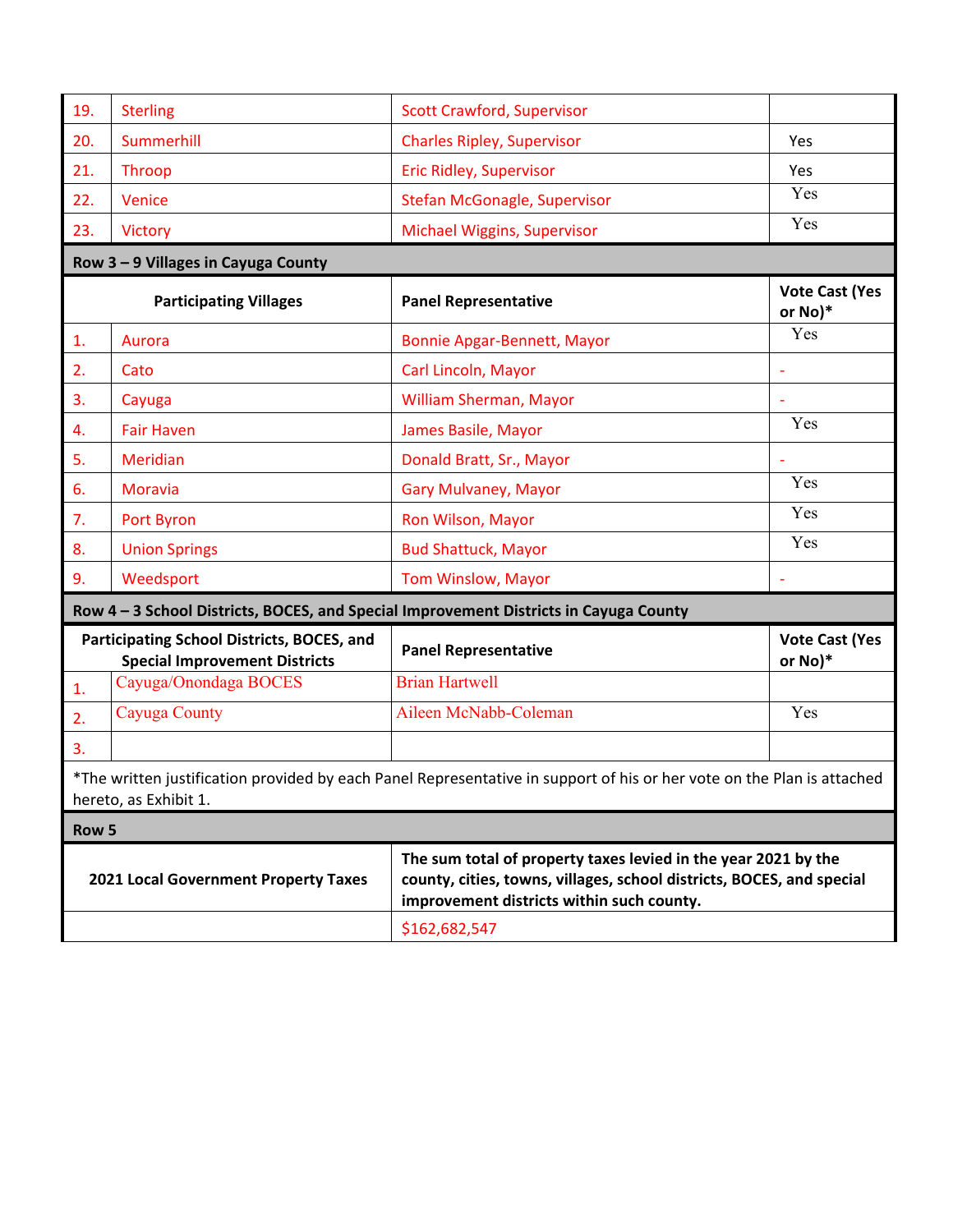| Row <sub>6</sub>                                                                       |                                                                                                                                                                                                                                                                                     |  |  |
|----------------------------------------------------------------------------------------|-------------------------------------------------------------------------------------------------------------------------------------------------------------------------------------------------------------------------------------------------------------------------------------|--|--|
| <b>2021 Participating Entities Property</b><br><b>Taxes</b>                            | The sum total of property taxes levied in the year 2021 by the<br>county, any cities, towns, villages, school districts, BOCES, and<br>special improvements districts identified as participating in the panel<br>in the rows above.                                                |  |  |
|                                                                                        | \$162,682,547                                                                                                                                                                                                                                                                       |  |  |
| Row 7                                                                                  |                                                                                                                                                                                                                                                                                     |  |  |
| <b>Total Anticipated Savings</b>                                                       | The sum total of net savings in such plan certified as being<br>anticipated in calendar year 2022, calendar year 2023, and<br>annually thereafter.                                                                                                                                  |  |  |
|                                                                                        | 2022: TBD<br>2023: TBD<br><b>Annually: TBD</b>                                                                                                                                                                                                                                      |  |  |
| Row <sub>8</sub>                                                                       |                                                                                                                                                                                                                                                                                     |  |  |
| Anticipated Savings as a Percentage of<br><b>Participating Entities property taxes</b> | The sum total of net savings in such plan certified as being<br>anticipated in calendar year 2022 as a percentage of the sum total in<br>Row 6, calendar year 2023 as a percentage of the sum total in Row 6,<br>and annually thereafter as a percentage of the sum total in Row 6. |  |  |
|                                                                                        | 2022: TBD<br>2023: TBD<br><b>Annually: TBD</b>                                                                                                                                                                                                                                      |  |  |
| Row 9                                                                                  |                                                                                                                                                                                                                                                                                     |  |  |
| <b>Anticipated Savings to the Average</b><br><b>Taxpayer</b>                           | The amount of the savings that the average taxpayer in the county<br>will realize in calendar year 2022, calendar year 2023, and annually<br>thereafter, if the net savings certified in the plan are realized.                                                                     |  |  |
|                                                                                        | 2022: TBD<br>2023: TBD<br><b>Annually: TBD</b>                                                                                                                                                                                                                                      |  |  |
| <b>Row 10</b>                                                                          |                                                                                                                                                                                                                                                                                     |  |  |
| <b>Anticipated Costs/Savings to the</b><br><b>Average Homeowner</b>                    | The percentage amount a homeowner can expect his or her property<br>taxes to increase or decrease in calendar year 2022, calendar year<br>2023, and annually thereafter if the net savings certified in the plan<br>are realized.                                                   |  |  |
|                                                                                        | By not implementing the plan, we expect taxes to go up 0.0% in 2022<br>and another 1.5% in 2023. By implementing the plan, we expect to<br>keep the increase at that level or be slightly reduced.                                                                                  |  |  |
| <b>Row 11</b>                                                                          |                                                                                                                                                                                                                                                                                     |  |  |
| <b>Anticipated Costs/Savings to the</b><br><b>Average Business</b>                     | The percentage amount a business can expect its property taxes to<br>increase or decrease in calendar year 2022, calendar year 2023,<br>and annually thereafter if the net savings certified in the plan are<br>realized.                                                           |  |  |
|                                                                                        | By not implementing the plan, we expect taxes to go up 0.0% in 2022<br>and another 1.5% in 2023. By implementing the plan, we expect to<br>keep the increase at that level or be slightly reduced.                                                                                  |  |  |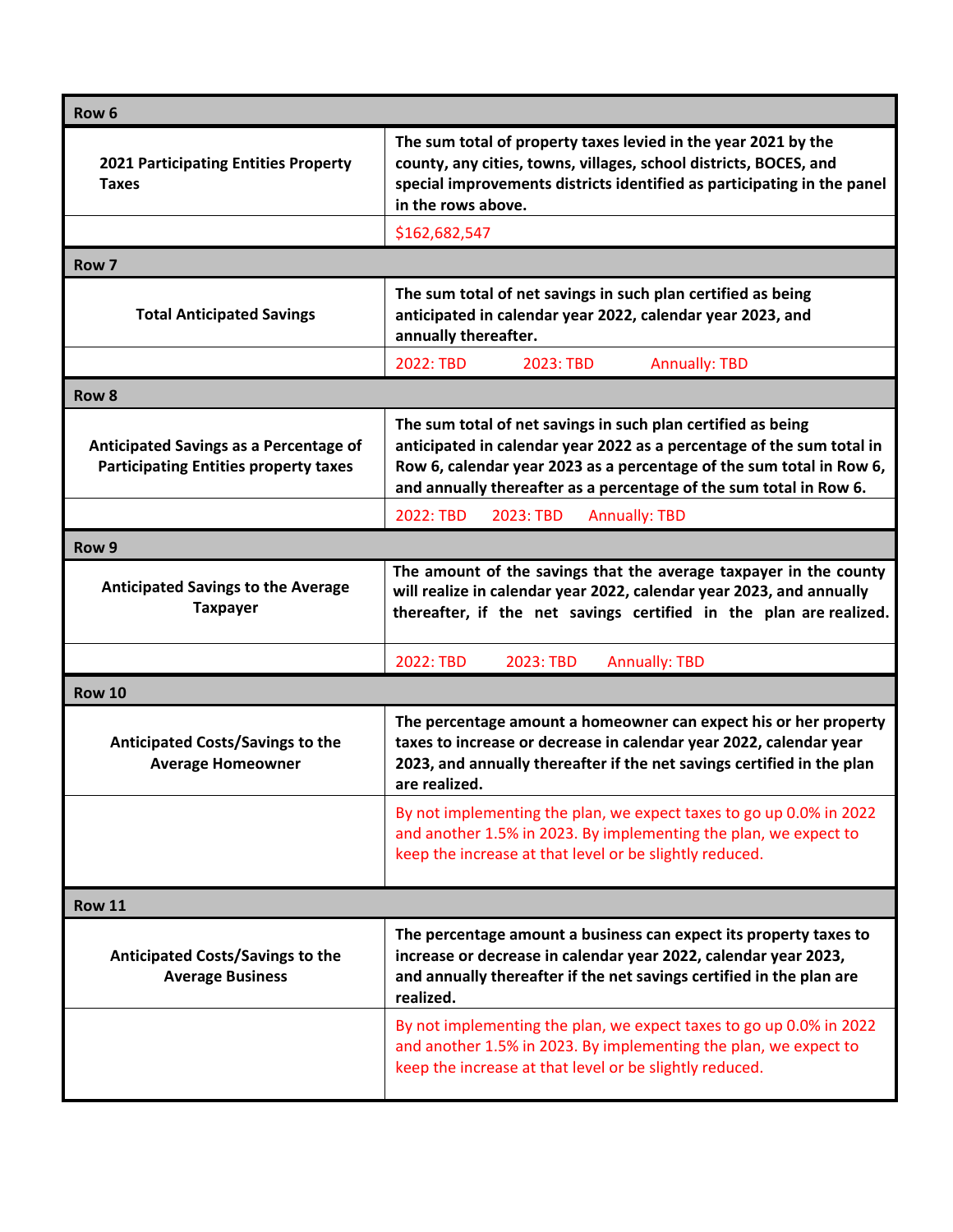# **PLAN PROJECTS**

| Project       | <b>Shared Services Project Title</b>         | 2022<br><b>Tax Savings</b> | 2023<br><b>Tax Savings</b> |
|---------------|----------------------------------------------|----------------------------|----------------------------|
| 1             | Joint Salt Purchase                          | TBD                        | TBD                        |
| $\mathcal{L}$ | <b>Information Technology Purchases</b>      | TBD                        | TBD                        |
| 3             | Radio Equipment Upgrades                     | TBD                        | TBD                        |
| 4             | Shared Highway Equipment Purchase            | TBD                        | TBD                        |
| 5.            | <b>Digitization of Records</b>               | TBD                        | TBD                        |
| 6             | Medicare Advantage Premium savings           | TBD                        | TBD                        |
|               |                                              |                            |                            |
|               |                                              |                            |                            |
|               | <b>Total Certified Tax Savings Estimates</b> | TBD                        | <b>TBD</b>                 |

#### **PROJECT #1:** JOINT SALT PURCHASE

| <b>Execute New Agreement</b>                                                                                                                                                                                  |                               |                                                              |  |  |  |
|---------------------------------------------------------------------------------------------------------------------------------------------------------------------------------------------------------------|-------------------------------|--------------------------------------------------------------|--|--|--|
| Category:                                                                                                                                                                                                     | <b>Project Partners:</b>      |                                                              |  |  |  |
| Joint Purchasing                                                                                                                                                                                              |                               | Cayuga County, Onondaga County, City of Auburn and All Towns |  |  |  |
|                                                                                                                                                                                                               | and Villages in Cayuga County |                                                              |  |  |  |
| Description:                                                                                                                                                                                                  |                               |                                                              |  |  |  |
| Cayuga County will be joining Onondaga County's joint purchase of salt, to achieve savings due to higher<br>purchase volume. This will now be open to all Cayuga County municipalities.                       |                               |                                                              |  |  |  |
| The counties would sign an MOU for 2021 and 2022. Towns and Villages will also be able to join this RFP. Savings<br>will be documented by comparing per unit prices for single bids with those of joint bids. |                               |                                                              |  |  |  |
|                                                                                                                                                                                                               |                               |                                                              |  |  |  |
|                                                                                                                                                                                                               | 2022                          | 2023                                                         |  |  |  |
| <b>Estimated Savings</b>                                                                                                                                                                                      | <b>TBD</b>                    | <b>TBD</b>                                                   |  |  |  |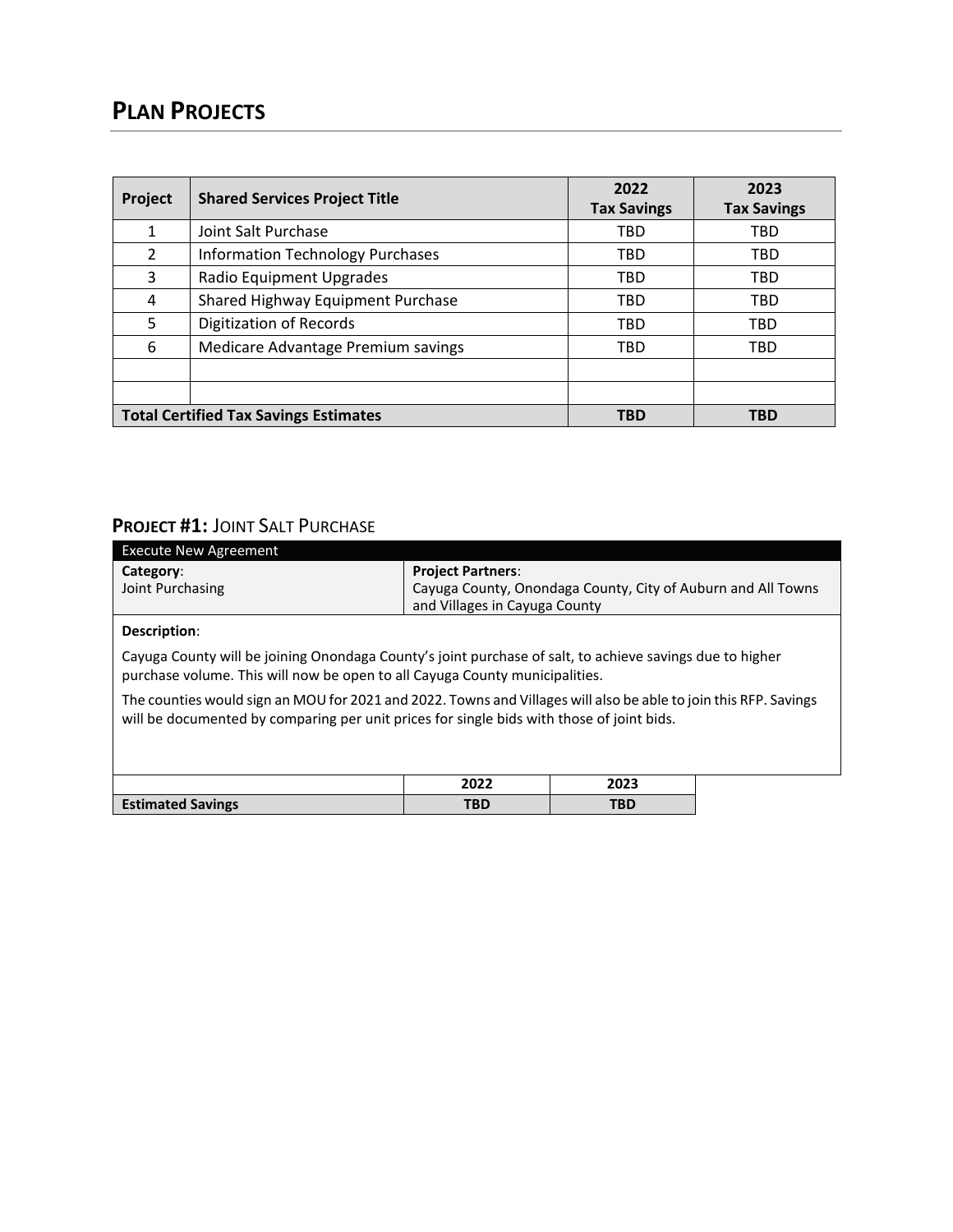## **PROJECT #2: Information Technology Purchases**

| <b>Execute New Agreement</b>                                                                                                                                                                                                                                    |                                      |      |  |  |
|-----------------------------------------------------------------------------------------------------------------------------------------------------------------------------------------------------------------------------------------------------------------|--------------------------------------|------|--|--|
| Category:                                                                                                                                                                                                                                                       | <b>Project Partners:</b>             |      |  |  |
| <b>Information Technology Purchases</b>                                                                                                                                                                                                                         | Cayuga County, Cayuga/Onondaga BOCES |      |  |  |
|                                                                                                                                                                                                                                                                 |                                      |      |  |  |
| Description:                                                                                                                                                                                                                                                    |                                      |      |  |  |
| Cayuga County will be entering into a shared services agreement with Cayuga/Onondaga BOCES to purchase<br>hardware and software at discounted prices resulting from volume purchases. This will result in savings to<br>Cayuga County on required IT purchases. |                                      |      |  |  |
|                                                                                                                                                                                                                                                                 | 2022                                 | 2023 |  |  |
| <b>Estimated Savings</b>                                                                                                                                                                                                                                        | <b>TBD</b>                           | TBD  |  |  |
|                                                                                                                                                                                                                                                                 |                                      |      |  |  |

### **PROJECT #3: 911 RADIO EQUIPMENT UPGRADES**

| <b>Execute New Agreement</b>                                                                                                                                                                                                                                                                                                                                                      |                                    |                                                                    |  |  |  |
|-----------------------------------------------------------------------------------------------------------------------------------------------------------------------------------------------------------------------------------------------------------------------------------------------------------------------------------------------------------------------------------|------------------------------------|--------------------------------------------------------------------|--|--|--|
| Category:<br>Joint Purchasing - Radio Equipment                                                                                                                                                                                                                                                                                                                                   | <b>Project Partners:</b><br>County | Cayuga County, City of Auburn and all Towns and Villages in Cayuga |  |  |  |
| Description:                                                                                                                                                                                                                                                                                                                                                                      |                                    |                                                                    |  |  |  |
| The radios used by the 911 system in Cayuga County were purchase in 2010 and are becoming obsolete.<br>Maintenance on the current radios is extremely difficult. The radios for all municipalities will need to be<br>replaced in the near future. Purchasing these radios, with a joint RFP, should result in reduced pricing and<br>produce savings for all the municipalities. |                                    |                                                                    |  |  |  |
|                                                                                                                                                                                                                                                                                                                                                                                   | 2022                               | 2023                                                               |  |  |  |
| <b>Estimated Savings</b>                                                                                                                                                                                                                                                                                                                                                          | <b>TBD</b>                         | <b>TBD</b>                                                         |  |  |  |

#### **PROJECT #4: SHARED HIGHWAY EQUIPMENT PURCHASE**

| <b>Execute New Agreement</b>                                                                                                                                                                                                                                                                                                                                                          |                                      |            |  |  |  |
|---------------------------------------------------------------------------------------------------------------------------------------------------------------------------------------------------------------------------------------------------------------------------------------------------------------------------------------------------------------------------------------|--------------------------------------|------------|--|--|--|
| Category:                                                                                                                                                                                                                                                                                                                                                                             | <b>Project Partners:</b>             |            |  |  |  |
| Shared Highway Equipment Purchase                                                                                                                                                                                                                                                                                                                                                     | Town of Genoa and the Town of Venice |            |  |  |  |
|                                                                                                                                                                                                                                                                                                                                                                                       |                                      |            |  |  |  |
| Description:                                                                                                                                                                                                                                                                                                                                                                          |                                      |            |  |  |  |
| The Town of Genoa and the Town of Venice own and operate public works and other specialized equipment<br>that few other municipalities purchase and own. By purchasing equipment together and sharing the<br>equipment between the municipalities, savings can be realized. It is anticipated that this will result in the<br>reduction of purchasing or renting duplicate equipment. |                                      |            |  |  |  |
| The Towns plan to sign an MOU with each other for 2022.                                                                                                                                                                                                                                                                                                                               |                                      |            |  |  |  |
|                                                                                                                                                                                                                                                                                                                                                                                       |                                      |            |  |  |  |
|                                                                                                                                                                                                                                                                                                                                                                                       | 2021                                 | 2022       |  |  |  |
| <b>Estimated Savings</b>                                                                                                                                                                                                                                                                                                                                                              | <b>TBD</b>                           | <b>TBD</b> |  |  |  |